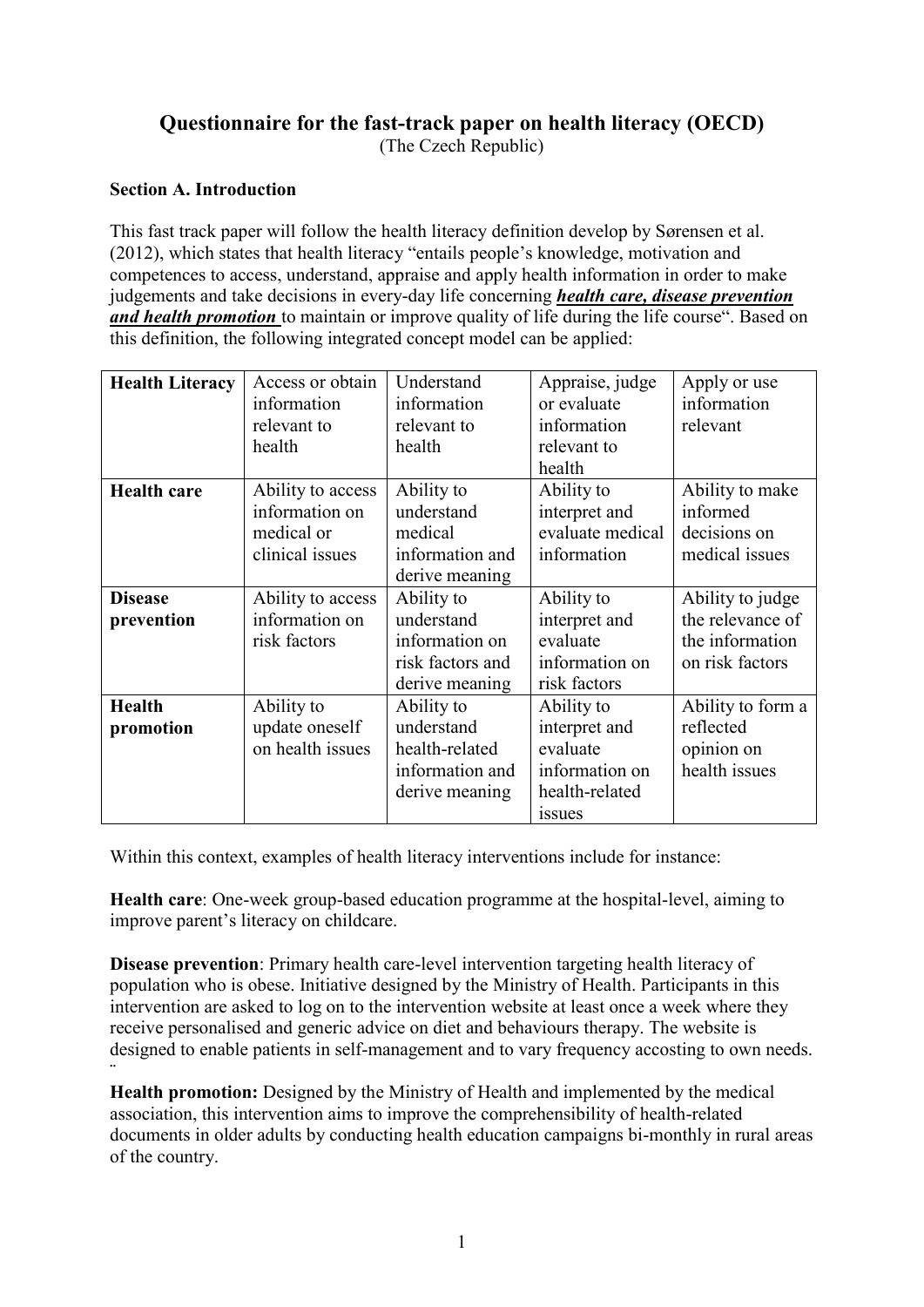### **Section B. Questions**

**1. Definition**. Does your country have an official definition for the term health literacy?

1.1 If yes, please share that definition including its goals. If applicable, please share the equivalent term used for health literacy in your own native language.

In the Czech Republic, the WHO definition of health literacy is fully respected in the research area: "Health literacy is linked to literacy and entails people's knowledge, motivation and competences to access, understand, appraise and apply health information in order to make judgements and take decisions in everyday life concerning health care, disease prevention and health promotion to maintain or improve quality of life during the life course."

The term used in Czech language is: "zdravotní gramotnost"

1.2 If no, (i) Are there other similar concepts applied in your country (and, if so, what is the term used in your own native language)?

(ii) Does your country have plans to introduce a health literacy definition?

**2. Measurement.** Has your country implemented a national survey and/or participated in an international survey measuring health literacy (or a similar concept) levels in the last 10 years?

2.1 If yes, please provide a summary of results and/or send us the report(s) and/or weblink(s).

**Health literacy survey was carried out by The National Institute of Public Health in 2015** in the context of preparation of implementation strategy of the Program Health 2020 in the Czech Republic. The survey was carried out with financial support of Ministry of Health and the Czech WHO office. Sociological survey replicated comparative research carried out in eight EU countries in the first half of this decade. Representative survey in 1037 respondents in the age over 16 years, selected in all regions of the country. The identical methodology as used in the original study was utilized. Health literacy was measured in the areas of health care, diseases prevention and health promotion.

**It was found** that 59,4% of respondents showed limited general health literacy; health literacy in health care is proved to be 49,5% of the population, in the area of disease prevention it was 54,1% respondents and in health promotion it was even 64,3% of respondents. Compared to the other countries surveyed, Czech Republic occupies the eighth, penultimate place. Health literacy is correlated negatively with age and positively with education. We found a strong social gradient of health literacy which rises with social status. Health literacy quite significantly influences the health status and health behaviour.

The final report is available at The National Institute of Public Health.

2.2 If no, are there plans in your country to start measuring health literacy levels? **/**

**3. Policies and strategies**. Does your country have national or regional legislation, policy and/or strategies promoting health literacy (or a similar concept)?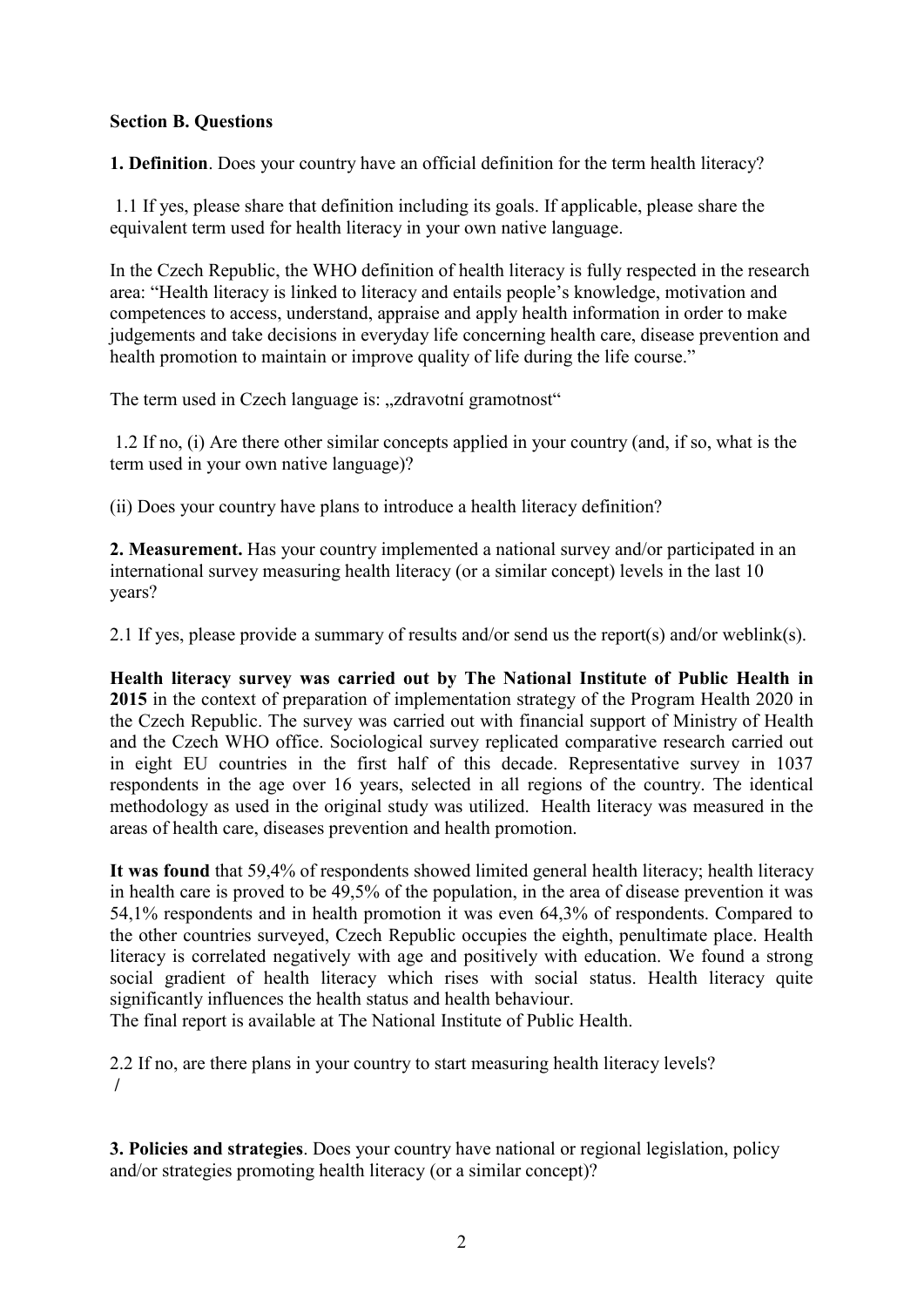Yes.

3.1 If yes, please

(i) provide examples,

# **RESOLUTION OF THE GOVERNMENT OF THE CZECH REPUBLIC**

No. 23, as of January 8, 2014, on Health 2020 – National Strategy for Health Protection and Promotion and Disease Prevention

## **Health protection and promotion and disease prevention action plan**

• Creating the conditions for required funding of health promotion and preventative programmes including vaccination.

• Creating and implementing the life-long training and health education strategy, focused on helping the citizens to acknowledge the value of health and developing their capability to make informed decisions on their health.

• Utilization of effective social marketing methods in order to put forward healthier lifestyle choices based on contemporary scientific findings.

• **Creating the conditions to support health and healthy lifestyle, to increase the level of health literacy** and primary disease prevention including screening and vaccination programmes, and to decrease health inequalities; this requires active involvement of all ministries and other sections of the society.

• Strengthening of the whole-of-society approach to improvement of environment, workplace and living standard.

• Supporting the development and utilization of evaluation methods – economic health evaluation, health inequalities evaluation, Health Impact Assessment (HIA) as part of relevant concepts, health risks assessments etc.

(ii) clarify if there have been any particular areas of focus for health literacy efforts (e.g. population groups or specific disease areas) and

All action plans, developed in 2015 under the National Health 2020 Strategy address the issue of health literacy from the point of view of specific lifestyle risk factors, ie health promotion in close connection with primary and secondary disease prevention and health care.

(iii) share any impact assessment or evaluation of their implementation. Given that National Action Plans were approved in the second half of 2015, only one assessment for the first implementation period 2015-2016 is available to the Ministry of Health.

3.2 If not, are there plans in your country to introduce such policies or strategies?

### **4. Programmes and interventions.** Does your country have in place interventions and programmes promoting health literacy (or a similar concept) for each of the following areas: *health care, health promotion, and disease prevention?*

If so, please share examples, where possible, using the following template:

| <b>Example 1</b>  |                                                   |
|-------------------|---------------------------------------------------|
| Programme name    | Národní program zdraví/National program of Health |
| Year established  | 1992                                              |
| Target population | Public and segments of population included health |
|                   | professionals                                     |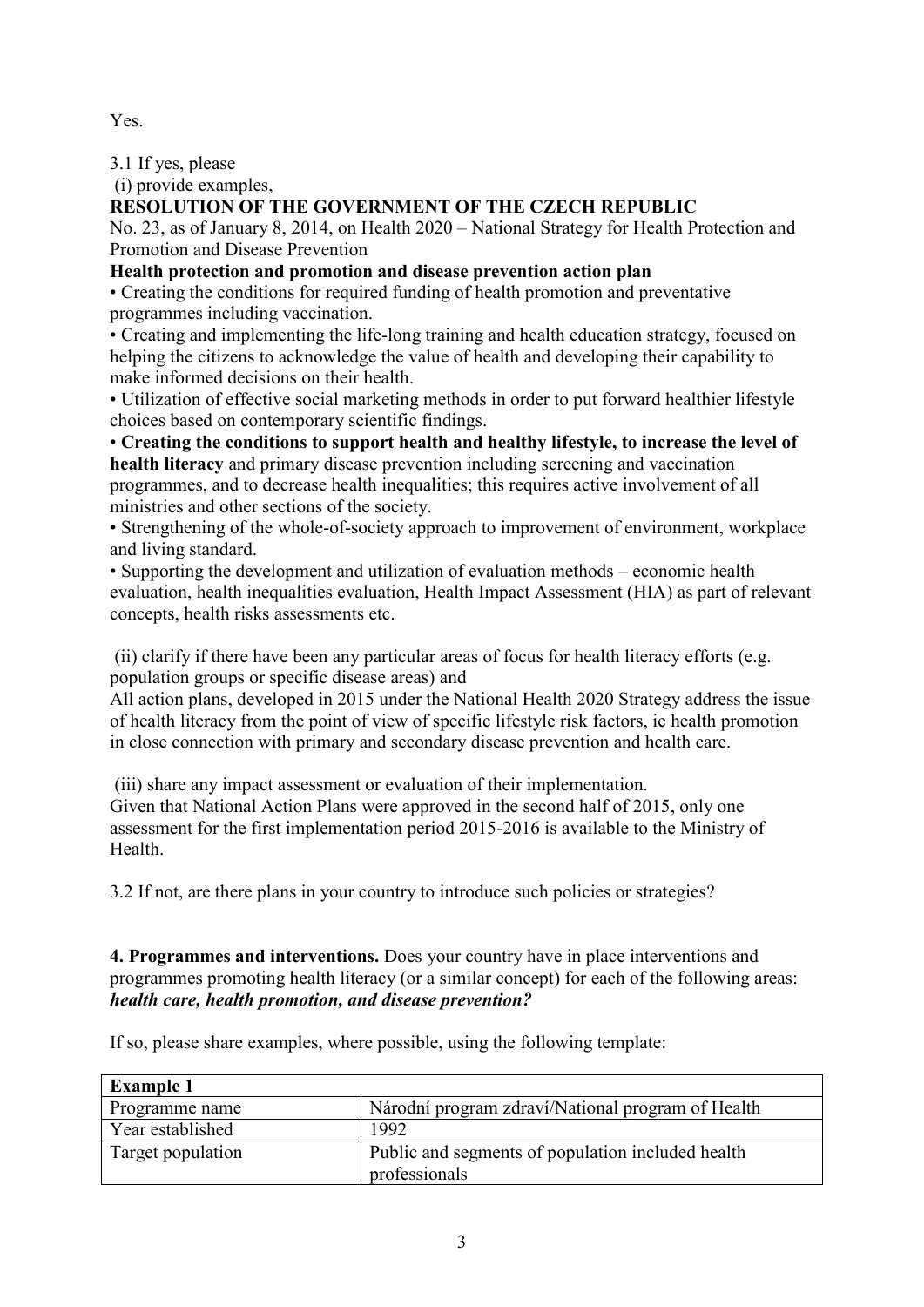| Brief description                  | Grant title for governmental and non-governmental<br>organizations provides funds for health promotion<br>intervention projects aimed at reducing risk factors of<br>lifestyle and primary prevention of diseases (CVD, cancer,<br>diabetes, Alzheimer's disease, vaccination support, |
|------------------------------------|----------------------------------------------------------------------------------------------------------------------------------------------------------------------------------------------------------------------------------------------------------------------------------------|
|                                    | infectious disease- prevention of infectious diseases                                                                                                                                                                                                                                  |
|                                    | transmitted by dirty hands etc.)                                                                                                                                                                                                                                                       |
| Programme website                  | http://www.mzcr.cz/obsah/odbor-strategie-a-rizeni-                                                                                                                                                                                                                                     |
|                                    | ochrany-a-podpory-verejneho-zdravi 3735 1.html                                                                                                                                                                                                                                         |
| Please indicate if national,       | National                                                                                                                                                                                                                                                                               |
| regional or local level initiative |                                                                                                                                                                                                                                                                                        |
| Indicate lead agency/ministry      | Ministry of Health                                                                                                                                                                                                                                                                     |
| responsible for managing           |                                                                                                                                                                                                                                                                                        |
| programme                          |                                                                                                                                                                                                                                                                                        |
| Please indicate if programme       | Final report of each project is submitted included                                                                                                                                                                                                                                     |
| has been (or will be) evaluated.   | evaluation.                                                                                                                                                                                                                                                                            |
| If possible, provide reference     | Final reports are available at Ministry of Health,                                                                                                                                                                                                                                     |
| and weblink to evaluation          | department of Chief Public Health Officer                                                                                                                                                                                                                                              |

| <b>Example 2</b>                                                       |                                                                                                                                                                                        |
|------------------------------------------------------------------------|----------------------------------------------------------------------------------------------------------------------------------------------------------------------------------------|
| Programme name                                                         | National HIV / AIDS Program                                                                                                                                                            |
| Year established                                                       | 1992                                                                                                                                                                                   |
| Target population                                                      | Public and certain segments of population included health<br>professionals, last years MSM                                                                                             |
| Brief description                                                      | Grant title for governmental and non-governmental<br>organizations provides funds for health promotion<br>intervention projects aimed at reducing risk factors of<br>HIV/AIDS and STD. |
| Programme website                                                      | http://www.mzcr.cz/obsah/odbor-strategie-a-rizeni-<br>ochrany-a-podpory-verejneho-zdravi 3735 1.html                                                                                   |
| Please indicate if national,<br>regional or local level initiative     | National                                                                                                                                                                               |
| Indicate lead agency/ministry<br>responsible for managing<br>programme | Ministry of Health                                                                                                                                                                     |
| Please indicate if programme<br>has been (or will be) evaluated.       | Final report of each project is submitted included<br>evaluation.                                                                                                                      |
| If possible, provide reference<br>and weblink to evaluation            | Final reports are available at Ministry of Health,<br>department of Chief Public Health Officer                                                                                        |

| <b>Example 3</b>  |                                                             |
|-------------------|-------------------------------------------------------------|
| Programme name    | Drug Policy, development projects of health care, childcare |
|                   | and juvenile crime prevention                               |
| Year established  | 1994                                                        |
| Target population | Children, public                                            |
| Brief description | Grant title for governmental and non-governmental           |
|                   | organizations provides funds for intervention projects      |
|                   | aimed at reducing risk factors of mentioned areas           |
| Programme website | http://www.mzcr.cz/obsah/pece-o-deti-a-dorost-prevence-     |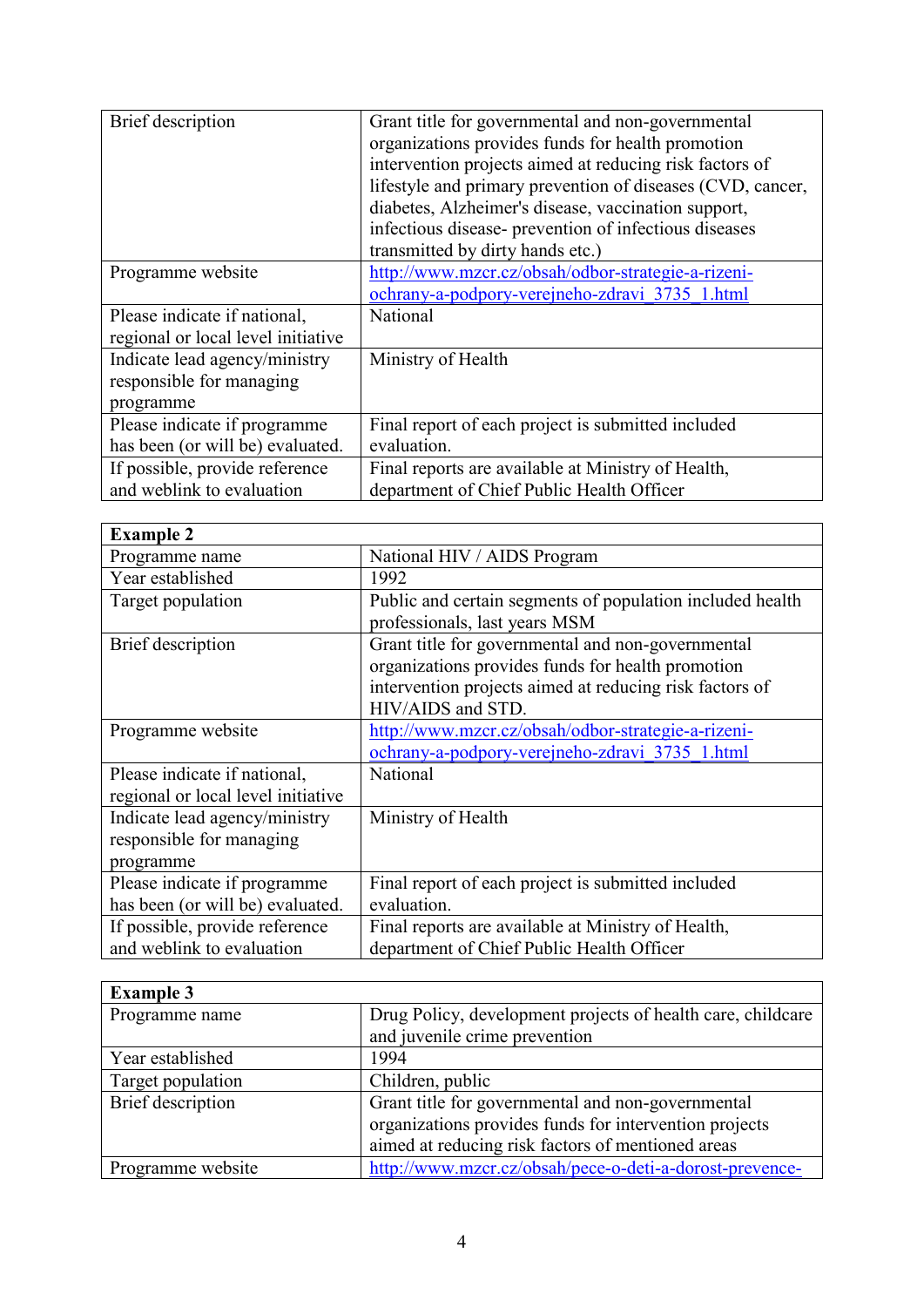|                                    | kriminality- 3754 1.html#                          |
|------------------------------------|----------------------------------------------------|
| Please indicate if national,       | National                                           |
| regional or local level initiative |                                                    |
| Indicate lead agency/ministry      | Ministry of Health                                 |
| responsible for managing           |                                                    |
| programme                          |                                                    |
| Please indicate if programme       | Final report of each project is submitted included |
| has been (or will be) evaluated.   | evaluation.                                        |
| If possible, provide reference     | Final reports are available at Ministry of Health, |
| and weblink to evaluation          | department of Chief Public Health Officer          |

| <b>Example 4</b>                   |                                                           |
|------------------------------------|-----------------------------------------------------------|
| Programme name                     | Národní síť nemocnice podporující zdraví a zdravotní      |
|                                    | služby/ National Network of Health Promotion Hospitals    |
|                                    | and Health Services                                       |
| Year established                   | 2008                                                      |
| Target population                  | Hospitals and local communities related to the Health     |
|                                    | promotion project                                         |
| Brief description                  | Currently there are 10 HPH hospitals                      |
| Programme website                  | http://www.mzcr.cz/KvalitaABezpeci/obsah/nemocnice-       |
|                                    | podporujici-zdravi-a-zdravotni-sluzbyhph 3362 29.html     |
| Please indicate if national,       | National                                                  |
| regional or local level initiative |                                                           |
| Indicate lead agency/ministry      | Ministry of Health of the Czech Republic                  |
| responsible for managing           |                                                           |
| programme                          |                                                           |
| Please indicate if programme       | In 2013 and 2014 WHO led "side visits" to evaluate the    |
| has been (or will be) evaluated.   | implementation of 5 HPH standards in 7 Czech HPH          |
|                                    | hospitals                                                 |
| If possible, provide reference     | http://www.mzcr.cz/KvalitaABezpeci/obsah/hph-recognition- |
| and weblink to evaluation          | projekt-vysledky-a-provedeni-v-cr 3776 29.html            |
|                                    |                                                           |
|                                    | http://www.clinhp.org/ifile/Vol4 Issue1 p15 21.pdf        |

| <b>Example 5</b>                                                   |                                                                                                                                                                                                                                                                                                                                                                                                                                                                          |
|--------------------------------------------------------------------|--------------------------------------------------------------------------------------------------------------------------------------------------------------------------------------------------------------------------------------------------------------------------------------------------------------------------------------------------------------------------------------------------------------------------------------------------------------------------|
| Programme name                                                     | Brief intervention in practice                                                                                                                                                                                                                                                                                                                                                                                                                                           |
| Year established                                                   | 2013                                                                                                                                                                                                                                                                                                                                                                                                                                                                     |
| Target population                                                  | Health professionals, pacients/clients                                                                                                                                                                                                                                                                                                                                                                                                                                   |
| <b>Brief</b> description                                           | "Training of trainers" focused on education of health<br>professionals in motivation method of brief intervention<br>regarding uding of tobacco, consumption of alcohol,<br>healthy food, health enhancing physical aktivity,<br>prevention of seasonal flu and diseases transmitted with<br>ticks. After education the health professionals perform<br>brief interventions with their pacients. About 20 hospitals,<br>universities and secondary schools are involved. |
| Programme website                                                  | www.kratke-intervence.info                                                                                                                                                                                                                                                                                                                                                                                                                                               |
| Please indicate if national,<br>regional or local level initiative | National                                                                                                                                                                                                                                                                                                                                                                                                                                                                 |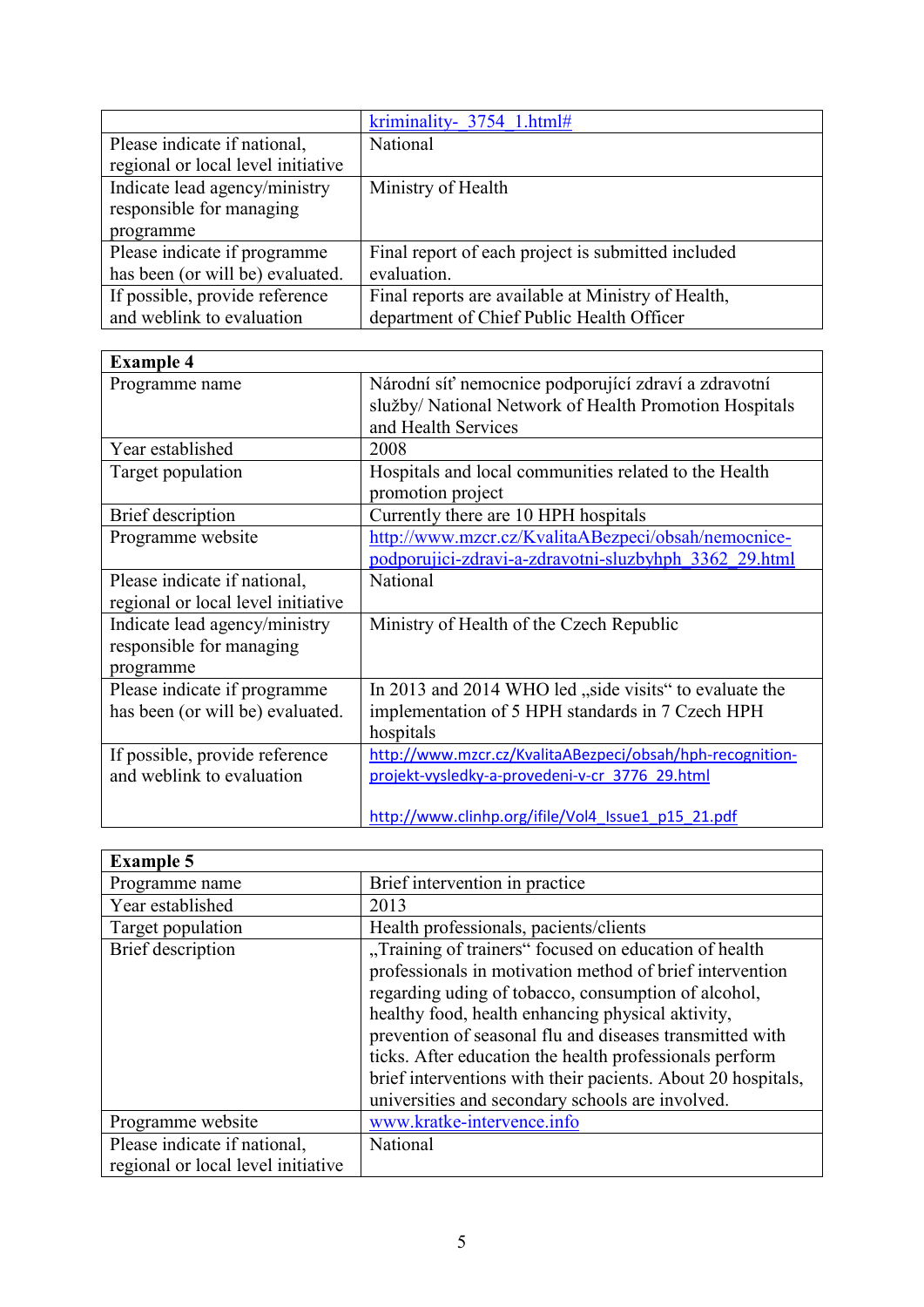| Indicate lead agency/ministry    | The National Institute of Public Health              |
|----------------------------------|------------------------------------------------------|
| responsible for managing         |                                                      |
| programme                        |                                                      |
| Please indicate if programme     | Short questionaires are udes after each intervention |
| has been (or will be) evaluated. |                                                      |
| If possible, provide reference   | Available at he National Institute of Public Health  |
| and weblink to evaluation        |                                                      |

| <b>Example 6</b>                                                       |                                                                                                                                                                                                                                                                                                                                                                          |
|------------------------------------------------------------------------|--------------------------------------------------------------------------------------------------------------------------------------------------------------------------------------------------------------------------------------------------------------------------------------------------------------------------------------------------------------------------|
| Programme name                                                         | Zdravotní gramotnost pro veřejnost / Health Literacy for<br>Public                                                                                                                                                                                                                                                                                                       |
| Year established                                                       | 2015                                                                                                                                                                                                                                                                                                                                                                     |
| Target population                                                      | Population                                                                                                                                                                                                                                                                                                                                                               |
| Brief description                                                      | Two phase programme of training courses for children,<br>adolescents, adults and seniors                                                                                                                                                                                                                                                                                 |
| Programme website                                                      | http://nspz.cz/zdravotni-gramotnost/                                                                                                                                                                                                                                                                                                                                     |
| Please indicate if national,<br>regional or local level initiative     | National                                                                                                                                                                                                                                                                                                                                                                 |
| Indicate lead agency/ministry<br>responsible for managing<br>programme | The National Institute of Public Health (NIPH) is a health<br>care establishment for basic preventive disciplines -<br>hygiene, epidemiology, microbiology and occupational<br>medicine. Its main tasks are health promotion and<br>protection, disease prevention and follow-up<br>of environmental impact on the health status of the<br>population http://www.szu.cz/ |
| Please indicate if programme<br>has been (or will be) evaluated.       | Not yet                                                                                                                                                                                                                                                                                                                                                                  |
| If possible, provide reference<br>and weblink to evaluation            |                                                                                                                                                                                                                                                                                                                                                                          |

| <b>Example 7</b>                   |                                                             |
|------------------------------------|-------------------------------------------------------------|
| Programme name                     | <b>Healthy Food Canteen</b>                                 |
| Year established                   | 2015                                                        |
| Target population                  | Employees of school canteen, school children                |
| <b>Brief</b> description           | Education and counselling for employees of school canteen   |
|                                    | regarding helathy food, technologies, serving etc. One part |
|                                    | of project is newlyfocused on implementation preparing of   |
|                                    | healthy food into the lessons for pupils.                   |
| Programme website                  | www.zdravaskolnijidelna.cz                                  |
| Please indicate if national,       | National                                                    |
| regional or local level initiative |                                                             |
| Indicate lead agency/ministry      | The National Institute of Public Health                     |
| responsible for managing           |                                                             |
| programme                          |                                                             |
| Please indicate if programme       | Regular evaluation is a part of each education              |
| has been (or will be) evaluated.   |                                                             |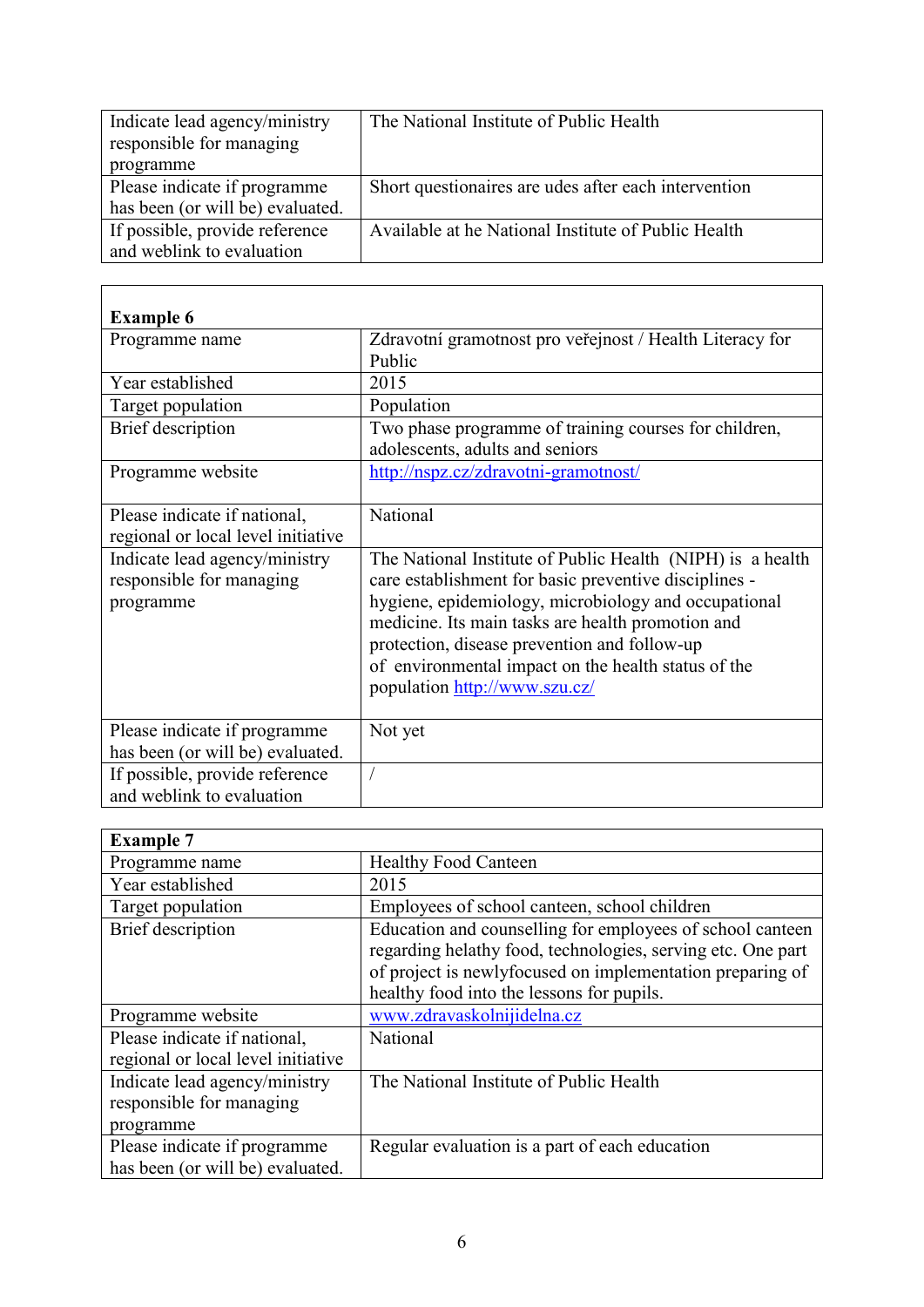| If possible, provide reference | Available at he National Institute of Public Health |
|--------------------------------|-----------------------------------------------------|
| and weblink to evaluation      |                                                     |

| <b>Example 8</b>                   |                                                              |
|------------------------------------|--------------------------------------------------------------|
| Programme name                     | "Parks in move"                                              |
| Year established                   | 2015                                                         |
| Target population                  | Public, seniors                                              |
| Brief description                  | Exercises for all age groups frre of charge in cities parks. |
|                                    | The lessons are led by trained trainer $-$ volunteers or     |
|                                    | emploeeys of The national Institute of Public Health         |
| Programme website                  | http://www.szu.cz/celorepublikova-vyzva-parky-v-pohybu       |
|                                    |                                                              |
| Please indicate if national,       | National                                                     |
| regional or local level initiative |                                                              |
| Indicate lead agency/ministry      | The National Institute of Public Health                      |
| responsible for managing           |                                                              |
| programme                          |                                                              |
| Please indicate if programme       | Regular evaluation is a part of realization                  |
| has been (or will be) evaluated.   |                                                              |
| If possible, provide reference     | Available at he National Institute of Public Health          |
| and weblink to evaluation          |                                                              |

| <b>Example 9</b>                   |                                                                |
|------------------------------------|----------------------------------------------------------------|
| Programme name                     | Aliance pro zdravotní gramotnost / Aliance for Health          |
|                                    | Literacy                                                       |
| Year established                   | 2017                                                           |
| Target population                  | national                                                       |
| <b>Brief</b> description           | Voluntary association of citizens, patients, physicians,       |
|                                    | health care facilities, teachers, schools, researchers, media, |
|                                    | public administration, and other health literacy interested    |
|                                    | organizations and individuals                                  |
| Programme website                  | http://www.uzg.cz/aliance.html                                 |
|                                    | http://www.uzg.cz/                                             |
|                                    |                                                                |
| Please indicate if national,       | National                                                       |
| regional or local level initiative |                                                                |
| Indicate lead agency/ministry      | Ustav pro zdravotní gramotnost, z.ú.                           |
| responsible for managing           | Czech Health Literacy Insitute                                 |
| programme                          |                                                                |
| Please indicate if programme       | Not yet                                                        |
| has been (or will be) evaluated.   |                                                                |
| If possible, provide reference     |                                                                |
| and weblink to evaluation          |                                                                |

| <b>Example 10</b> |                                                           |
|-------------------|-----------------------------------------------------------|
| Programme name    | Národní síť nemocnic a zdravotnických zařízení bez tabáku |
|                   | The National GNTH Network of the Czech Republic           |
| Year established  | 2017                                                      |
| Target population | The main and official platform of the non-smoking medical |